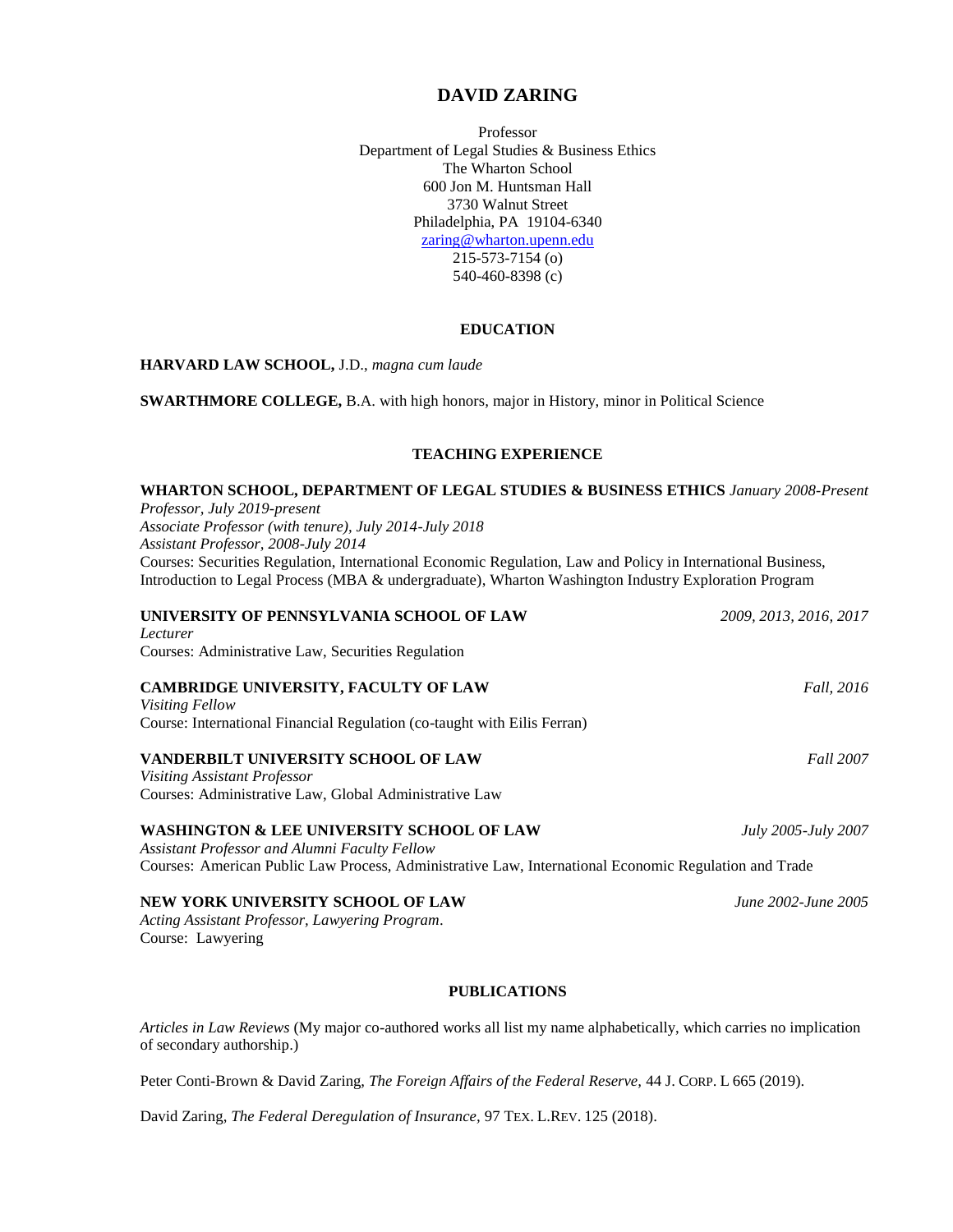## David Zaring -

- Steven Davidoff Solomon & David Zaring, *Transactional Administration,* 106 GEO. L.J. 1097 (2018).
- Daniel Schwarcz & David Zaring, *Regulation By Threat: Dodd-Frank and the Non-Bank Problem,* 84 U. CHI. L. REV. 1813 (2017).
- Gwendolyn Gordon & David Zaring, *Ethical Bankers*, 42 J. CORP. L. 559 (2017).
- David Zaring, *Enforcement Discretion at the SEC,* 94 TEX. L. REV. 1155 (2016). Selected for inclusion in the *Securities Law Review 2017*
- David Zaring, *Free Trade Through Regulation?* 89 S. CAL. L. REV. 863 (2016).
- David Zaring, *Financial Reform's Internationalism*, 64 EMORY L.J. 1255 (2016).
- David Zaring, *Legal Obligation in International Law and International Finance*, 48 CORNELL INT'L L.J. 175 (2015).
- Steven Davidoff Solomon & David Zaring, *After The Deal: Fannie, Freddie and the Financial Crisis Aftermath,* 95 B.U. L. REV. 371 (2015).
- David Zaring, *Litigating The Financial Crisis,* 100 VA. L. REV. 1405 (2014).
- Jean Galbraith & David Zaring, *Soft Law As Foreign Relations Law,* 99 CORNELL L. REV.735 (2014).
- David Zaring, *Sovereignty Mismatch and the New Administrative Law*, 91 WASH. U. L. REV. 59 (2013).
- David Zaring, *Against Being Against the Revolving Door*, 2013 U. ILL. L. REV. 507 (2013).
- David Zaring, *Finding Legal Principle in Global Financial Regulation*, 52 VA. J. INT'L L. 683 (2012).
- David Zaring, *Regulating By Repute,* 109 MICH. L. REV. 1003 (2012).
- David Zaring, *Rule By Reasonableness,* 63 ADMIN. L. REV. 525 (2011).
- David Zaring, *Administration By Treasury,* 95 MINN. L. REV. 187 (2010).
- David Zaring, *A Lack Of Resolution,* 60 EMORY L.J. 97 (2010).
- David Zaring, *Reasonable Agencies,* 96 VA. L. REV. 135 (2010).
- David Law & David Zaring, *Law Versus Ideology: The Supreme Court And The Use Of Legislative History*, 51 WM. & MARY L. REV. 1653 (2010).
- David Zaring, *CFIUS As A Congressional Notification Service,* 83 S. CAL. L. REV. 81 (2009).
- Lawrence Cunningham & David Zaring, *The Three or Four Approaches to Financial Regulation*, 78 GEO. WASH. L. REV. 39 (2009).
- Steven Davidoff & David Zaring, *Regulation by Deal: The Government's Response to the Financial Crisis,* 61 ADMIN. L. REV. 463 (2009).
- David Zaring, *Personal Liability As Administrative Law*, 66 WASH. & LEE L. REV. 313 (2009).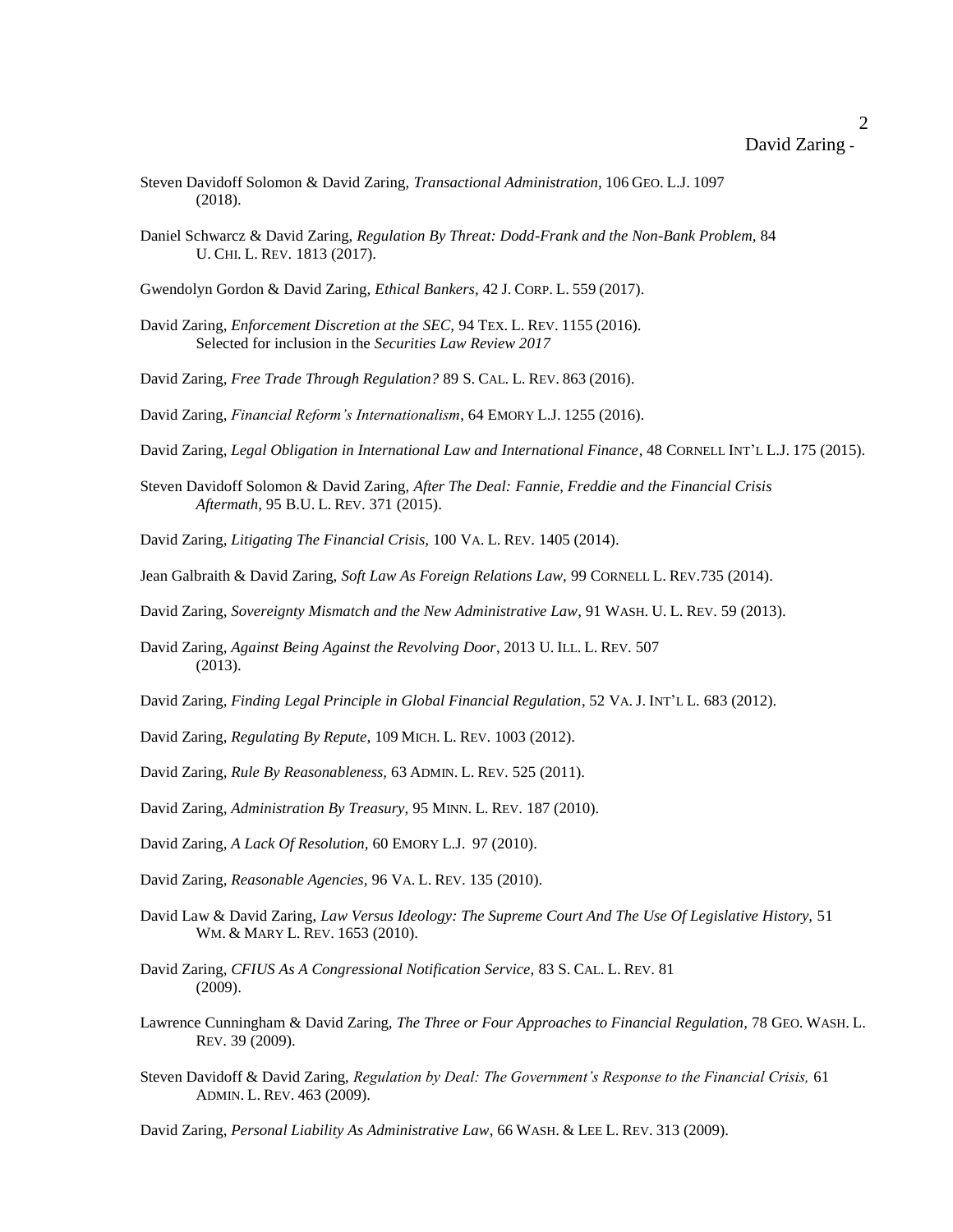3

David Zaring, *Rulemaking and Adjudication in International Law,* 46 COLUM. J. TRANS. L. 563 (2008).

William Henderson & David Zaring, *Young Associates in Trouble,* 105 MICH. L. REV.1087 (2007).

Elena Baylis & David Zaring, *Sending the Bureaucracy to War,* 92 IOWA L. REV. 1359 (2007).

David Zaring, *Best Practices,* 81 N.Y.U. L. REV. 294 (2006).

- David Zaring, *Informal Procedure, Hard and Soft, in International Administration*, 5 CHI. J. INT'L L. 547 (2005).
- David Zaring, *National Rulemaking Through Trial Courts: The Big Case and Institutional Reform,* 51 UCLA L. REV. 1015 (2004).
- *Articles in Refereed Publications*

David Zaring, *The International Campaign To Create Ethical Bankers*, 3 J. FIN. REG. 187 (2017).

David Zaring, *Three Models of Constitutional Torts,* 2 J. TORT L. 87 (2008).

David Zaring, *The Use of Foreign Decisions by Federal Courts: An Empirical Analysis* 3 J. EMP. LEG. STUD. 297 (2006).

*Other Articles, Including Chapters in Books* (in all cases authors listed alphabetically)

- David Zaring, *Enforcement Adjudication at the SEC,* ADMINISTRATIVE LAW FROM THE INSIDE OUT, ESSAYS ON THEMES IN THE WORK OF JERRY L. MASHAW, (NICHOLAS R. PARRILLO, ED.) (2017).
- Abraham L. Newman & David Zaring, *Regulatory Networks: Power, Legitimacy, and Compliance,*  INTERDISCIPLINARY PERSPECTIVES ON INTERNATIONAL LAW AND INTERNATIONAL RELATIONS: THE STATE OF THE ART (Jeffrey L. Dunoff & Mark A. Pollack, eds.) (2013).
- Cary Coglianese & David Zaring, *Delegated Governance: Consumer Safety,* IMPORT SAFETY: REGULATORY GOVERNANCE IN THE GLOBAL ECONOMY (Cary Coglianese, Adam Finkel, & David Zaring, eds.) (2009).
- Cary Coglianese, Adam Finkel, & David Zaring, *Consumer Protection in an Era of Globalization,* IMPORT SAFETY: REGULATORY GOVERNANCE IN THE GLOBAL ECONOMY (Cary Coglianese, Adam Finkel, & David Zaring, eds.) (2009).
- David Zaring, *Facilitating International Regulatory Cooperation*, in *The Global Financial Crisis: A Plan For Regulatory Reform* (Committee on Capital Markets, Hal Scott, ed. 2009) (contributor, chapter 7)..
- David Zaring, *Transgovernmental Relations,* ENCYCLOPEDIA OF GLOBALIZATION (Jan-Aart Scholte ed.) (2007).
- David Zaring, *Best Practices As Regulatory Regime: The Case Of Nonpoint Source Pollution,* 34 ENVT'L L. REP. 11,025 (2004).
- David Zaring, *International Law by Other Means: The Twilight Existence of International Financial Regulatory Organizations,* 33 TEX. J. INT'L L. 281 (1998).
- Anne-Marie Slaughter & David Zaring, *Extraterritoriality in a Globalized World, in* CURRENT ISSUES IN INTERNATIONAL COMMERCIAL LITIGATION 72 (Teo Keang Sood et al. eds., 1997)

David Zaring, *Federal Legislative Solutions to Agricultural Nonpoint Source Pollution*, 26 ENVT'L L. REP. 10128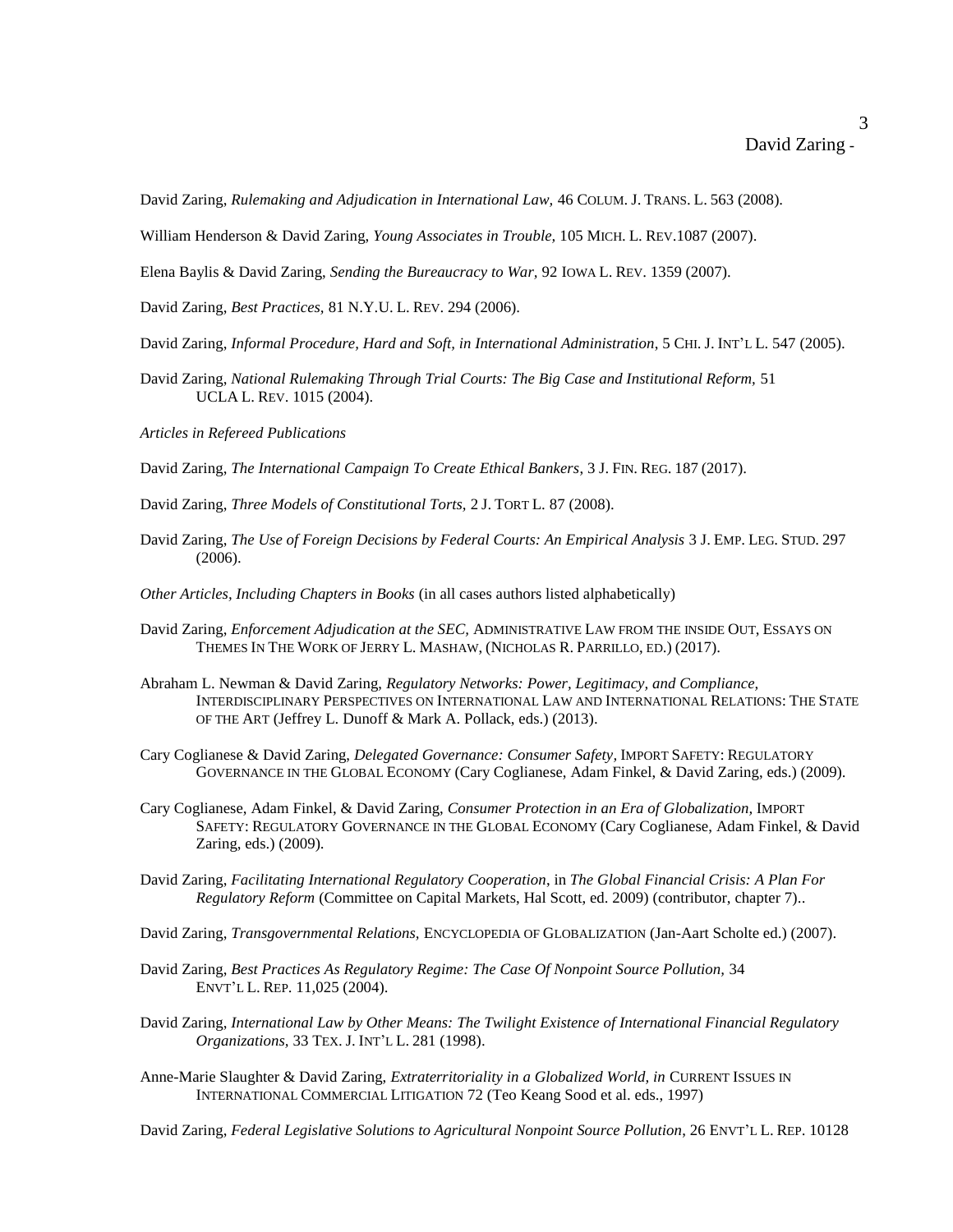4

(1996).

- David Zaring, Note, *Agriculture, Nonpoint Source Pollution, and Regulatory Control: The Clean Water Act's Bleak Present and Future*, 20 HARV. ENVT'L L. REV. 515 (1996).
- Judith Rosenberg & David Zaring, Recent Development, *Managing Medicaid Waivers: § 1115 and State Health Care Reform*, 32 HARV. J. ON LEGIS. 545 (1995).
- David Zaring, Book Note, 32 HARV. J. ON LEGIS. 321 (1995) (reviewing RICHARD PARKER, HERE, THE PEOPLE RULE (1994)).
- David Zaring, *Journalist Responses to Ethnic Tensions: A Study of the Press in Kenya,* 8 AFR. MEDIA REV. 57 (1994).

*Books*

- THE GLOBALIZED GOVERNANCE OF FINANCE (2020).
- COMPARATIVE LAW AND REGULATION (FRANCESCA BIGNAMI & DAVID ZARING, EDS.) (2016).
- IMPORT SAFETY: REGULATORY GOVERNANCE IN THE GLOBAL ECONOMY (CARY COGLIANESE, ADAM FINKEL, & DAVID ZARING, EDS.) (2009).

#### *Invited Papers*

- David Zaring, *Regulatory Cooperation and the Trump Administration*, 51 CASE W. RES. J. INT'L L. 29 (2019) (symposium piece)
- David Zaring, *The Legal Response to the Next Financial Crisis,* 24 GEO. MASON L. REV. 533 (2017) (symposium piece).
- David Zaring, *Law and Custom on the Federal Open Market Committee,* 78 L. & CONTEMP. PROBS. 157 (2015) (symposium piece).
- Arthur W.S. Duff & David Zaring, *New Paradigms and Familiar Tools in the New Derivatives Regulation*, 81 GEO. WASH. L. REV. 677 (2013) (symposium piece).
- David Zaring, *The President and International Financial Regulation*, 45 CASE WEST. RES. J. INT'L L. 361 (2012) (symposium piece).
- Dain Donelson & David Zaring, *Requiem For A Regulator: The Office of Thrift Supervision and the Financial Crisis,* 89 N. CAR. L. REV. 1777 (2011) (symposium piece).

David Zaring, *The Post-Crisis And Its Critics,* 12 U. PENN. J. BUS. L. 1169 (2010) (symposium piece).

- David Zaring, *International Institutional Performance in Crisis,* 10 CHI. J. INT'L L. 475 (2010) (symposium piece).
- David Zaring, *Three Challenges For Regulatory Networks,* 43 INT'L LAWY. 211 (2009) (symposium piece).
- Anne-Marie Slaughter & David Zaring, *Networking Goes International: An Update*, 2 ANN. REV. L. & SOC. SCI. 211 (2006) (invited contribution).

*Works in Progress*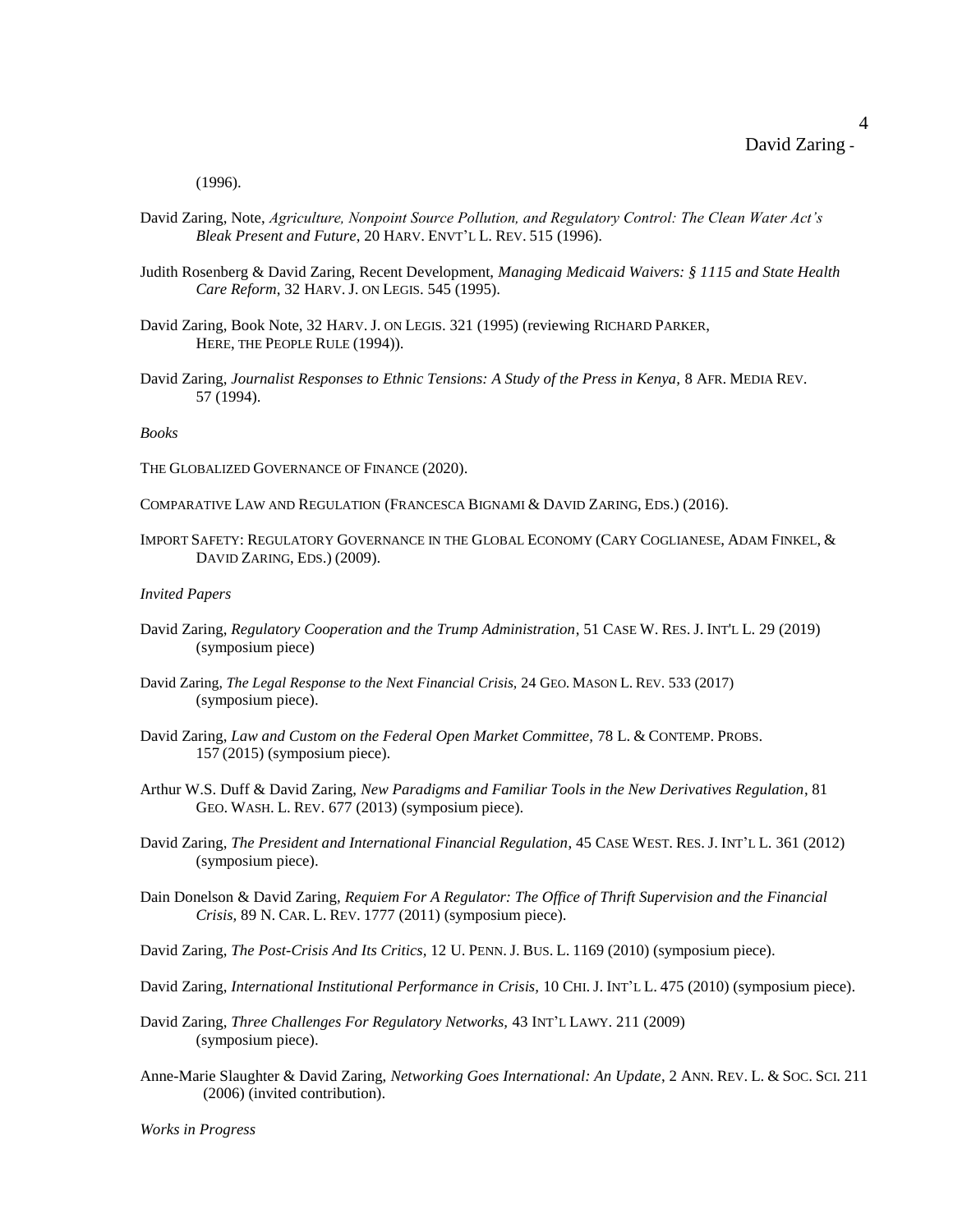5

DAVID ZARING, THE GLOBALIZED GOVERNANCE OF FINANCE (publication expected 2019) (under contract with Cambridge University Press). *This book will synthesize my scholarship on international financial regulation.*

David Zaring, *Enforcement Against The Largest Banks*. *This paper will evaluate the recent track record of the primary and secondary federal regulators on the 30 largest global banks.*

David Zaring, *The Use of Charters to Regulate Banks. This paper will assess proposals to use the bank charter requirement to strictly constrain those institutions, and, conversely, to relax the charter to extend it to fintech firms.*

#### **SERVICE**

### *University of Pennsylvania*

Appointments Committee, Wharton Legal Studies and Business Ethics Department 2014-15, 2017-18, member, Wharton Executive MBA Committee, 2015-16, 2019-2020, Wharton Faculty Fellows Committee, 2017, University First Generation Academic Transition Committee 2019-2020.

Affiliate, Penn Program on Regulation (2009-present).

Co-creator, The Wharton Annual Conference on Financial Regulation (2017-present). Keynote speakers: 2017 Former Federal Reserve Board Governors Donald Kohn and Daniel Tarullo, 2018 Former Treasury Secretary Larry Summers and SEC Commissioner Kara Stein, 2019, Federal Reserve Board of Governors Vice-Chair for Supervision Randal Quarles, Bloomberg's Matt Levine.

Independent Study Advisor, various papers at the law school and Wharton.

#### *Profession*

Reviews: American Business Law Journal, American Society of International Law, Cambridge University Press, Columbia Law Review, Harvard Law Review, Journal of Empirical Legal Studies, Journal of Financial Regulation, Journal of International Economic Law, Journal of Law & Courts, Journal of Legal Studies, Law & Policy, National Science Foundation, Regulation & Governance, Stanford University Press, Supreme Court Economic Review, University of Chicago Press, Yale Law Journal

Co- Chair, American Society of International Law International Economic Law Interest Group (2015-2017); Annual Research Forum Selection Committee (2015).

Co-Chair, American Bar Association Administrative Law Section International Law Committee (2011-2019), Vice-Chair, Securities Regulation Committee (2019-present).

#### *External*

Testimony: Senate Banking Committee, "Examining the US – EU Covered Agreements," May 2, 2017; House Financial Services Committee, "The Arbitrary and Inconsistent Nonbank SIFI Designation Process," March 28, 2017; "The Impact of International Regulatory Standards on the Competitiveness of U.S. Insurers: Part II," Feb. 25, 2016.

Filed amicus briefs on behalf of Congressmen and Senators in *Environmental Defense v. Duke Energy, Inc*., 05-848 (S.Ct. 2006) (Clean Air Act PSD enforcement action); and *National Resources Defense Council v. U.S.E.P.A*., 06- 0820-ag (2d Cir. 2006) (human pesticide testing rule challenge), and on my own behalf in *Lucia v. SEC,* 17-130 (S.Ct. 2018).

Press: Bloomberg, Washington Post, New York Times, London Telegraph, Rocky Mountain News, Law360, Legal Intelligencer, National Law Journal, New York Law Journal, BNN, FNR, German Public Radio